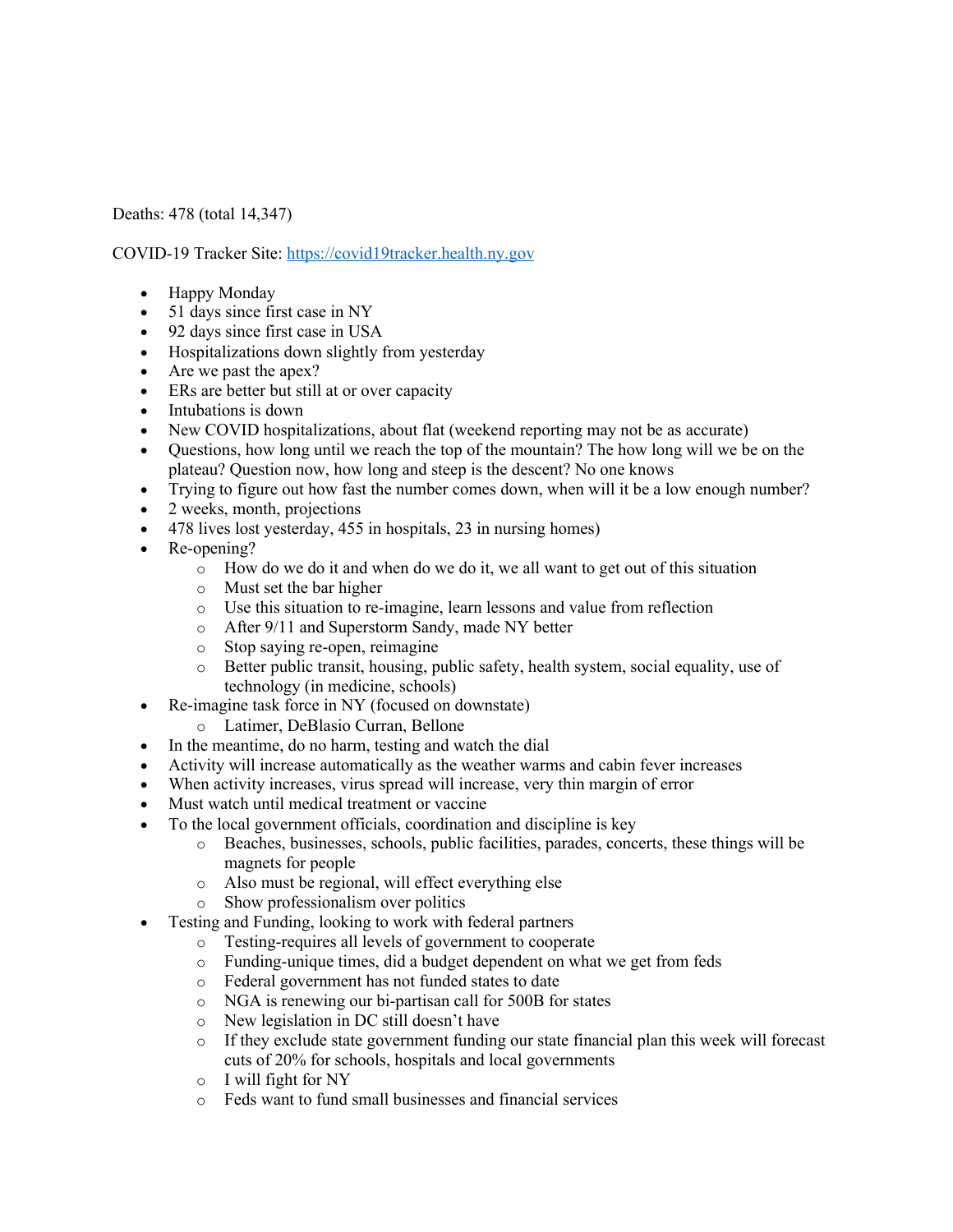- o Don't forget teachers, and police officers and firefighters and health care worker's and transit worker and
- o Propose Hazard pay for frontline workers in federal bill
- o 41% of frontline workers are people of color
- o People of color are also disproportionally represented in delivery services and childcare services
- o 2/3 of frontline workers are women, 1/3 come from low income households
- o Black and brown Americans are disproportionally victims of COVID-19, they were out there
- o Calling on the Feds to give 50% bonus in hazard pay
- New York is launching a new partnership with Ready Responders to bring healthcare services including testing to residents of public housing.
- On site health services and testing at NYCHA
- PILOT, if it works well we will go further Congressman Meeks, Congressman Jeffries, AG James, Speaker Heastie and BP Diaz
- Also going to bring 500k cloth masks in NYCHA and 10 gallons of hand sanitizer
- Future is in our hands, we will get through this, it can be controlled

When will NY release nursing home information like CA has done?

• Working on this, update last week, more soon

Trump tweeted that testing us up to state?

- President is right, testing is up to the states, they will implement tests and coordinate tests
- Labs regulated by states, how many tests can I get from labs, how are they allocated
- States should lead, think he is right
- States will run into, those 300 labs buy machines and equipment from national manufactures, they need those supplies from those manufactures, like feds to help with supply chain issues
- Not just funding, chemicals come from China, can't make supplies fast enough, doesn't know what is wrong but need feds help, need volume
- Once you take the test, tracing must happen, hire an army pf people to be investigators who traces contacts of positive

Would you like feds to use DPA and hire army of tracers?

- I would do tracing as state, coordinate as a state, too discrete an action for the feds
- State govs can do the details
- National manufactures supply chain needs to get up to scale, need feds there

Are you asking feds to bring in different manufactures?

- We didn't get into payment of tracers, states pay for tests and tracers
- Not about the money on this front
- About division of labor
- I can't solve for the national manufactures

Given high number of deaths in nursing homes, what is policy for admissions or readmissions to nursing homes? If you test positive can you be re-admitted?

• Necessary precautions will be taken but can be re-admitted, working closely with nursing homes, PPE's testing taking necessary precautions

Hydroxychloroquine results?

- Today hospitals are to send results to FDA and CDC, first tranche today
- DOH gets a copy

Is there a way to bring back elective surgeries in upstate?

Is there a rolling curve?

- Yes, NYC had first curve, expect other curves in State and country
- Our strategy has been to deploy where curve is highest